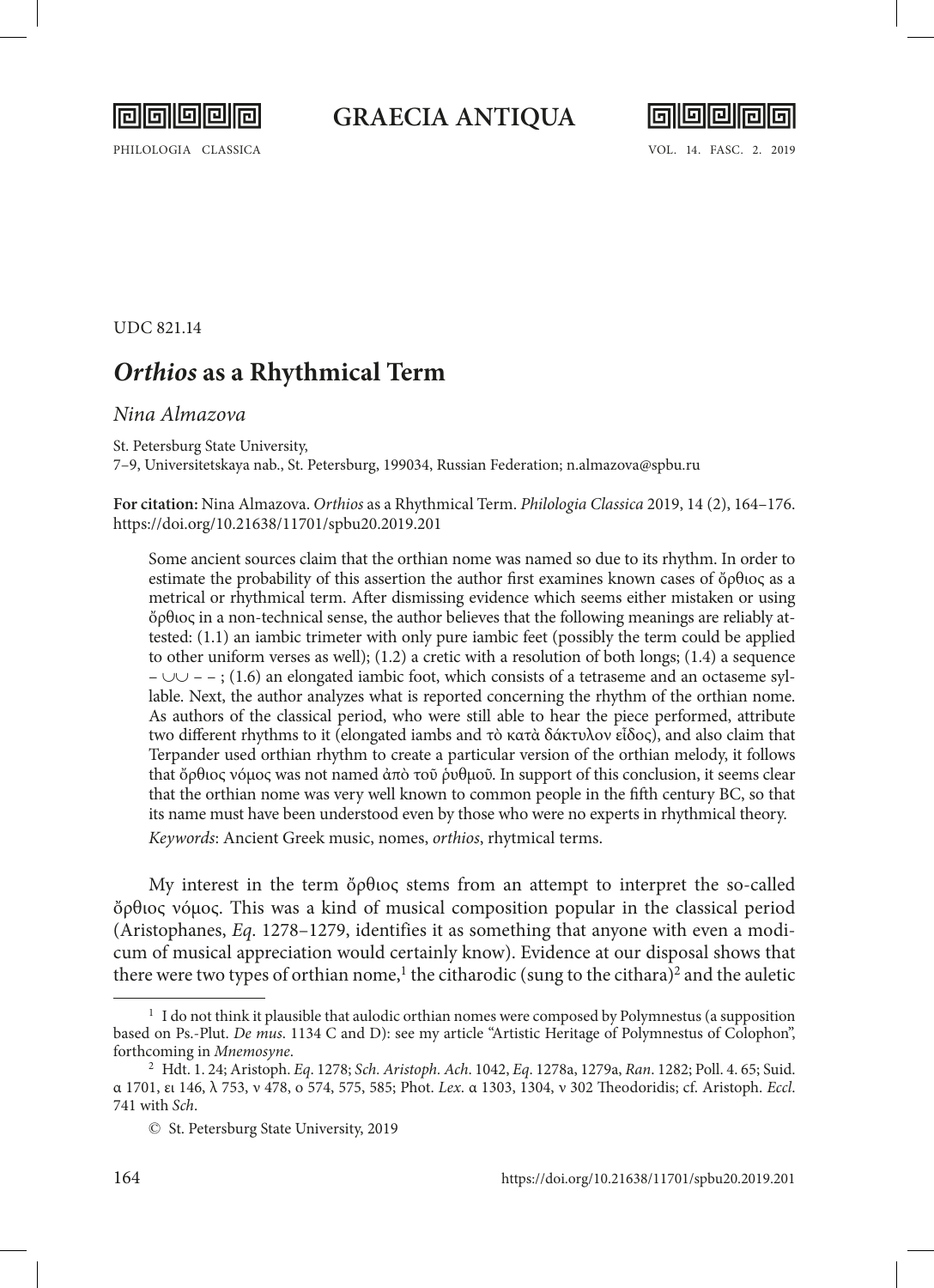(played on the aulos).<sup>3</sup> Following conflicting ancient sources, some scholars argue that the orthian nome was named for its rhythm,<sup>4</sup> others for its pitch.<sup>5</sup> In this paper I shall examine the probability of the former.

All testimonies that argue the case that the orthian nome was named according to its rhythm are late and belong to the same tradition, most fully represented in the *Onomasticon* by Pollux (4, 65):<sup>6</sup>

νόμοι δ' οἱ Τερπάνδρου ἀπὸ μὲν τῶν ἐθνῶν ὅθεν ἦν, Αἰόλιος καὶ Βοιώτιος, **ἀπὸ δὲ ῥυθμῶν ὄρθιος** καὶ τροχαῖος, ἀπὸ δὲ τρόπων ὀξὺς καὶ τετραοίδιος, ἀπὸ δ' αὐτοῦ καὶ τοῦ ἐρωμένου Τερπάνδρειος καὶ Καπίων.

"The nomes of Terpander <got the following names>: from the races to which <Terpander> belonged, Aeolian and Boeotian; from the rhythms, *orthios* and *trochaios*; from the melodic structure, *oxys* and *tetraoidios*; after himself and his beloved, *Terpandreios* and *Kapion*."

**1**

In order to estimate the probability of this claim, we must first consider the meaning of ὄρθιος in metrical or rhythmical contexts.

**1.1.** Atilius Fortunatianus (Keil *GL* vol. VI p. 286. 16–18) likely names so an iambic trimeter with only pure iambic feet  $(\cup - \cup - \cup - \cup - \cup -)$ :

*nam versus qui ex hoc uno* (sc. ∪ –) *est legitimus iambicus erit, quem Graeci* ὄρθιον (Putschen : ορτιον codd. : ὀρθόν Keil : ἄρτιον Morelli) *vocant, ut ille est,*

*beatus ille qui procul negotiis.*

"A verse which consists only of this kind <of foot>, will be legitimate iambic, the one which the Greeks call *orthion*, such as: (quot.)."

Cf. p. 287, 10–14:

*iambicum hoc metrum, etiam si defuerit versui iambus vel rarus in eo fuerit, appellabimus. ille est legitimus solus, quem* ὄρθιον (Putschen : ορτιον codd. : ὀρθόν Keil : ἄρτιον Morelli) *dixi, iambo solo constat. sed ut diximus iam dactylicum hexametrum etiam eum dici, qui omnes spondeos habeat, ita et hic iambicus dicetur, quamvis unum iambum habeat,*

*pavidumque leporem et advenam laqueo gruem.*

"We call this metre iambic, even if iambs are absent or rare in it. Legitimate is only the <iambic verse> which I called *orthion*, that is, which consists only of iambs. However, as I said above, a hexameter is called dactylic, even if it consists of all spondees; likewise, this verse will be called iambic, although it includes only one iambic foot: (quot.)."

<sup>3</sup> Aristoph. *Ach*. 16 with *Sch.*; Dio 1. 1; Poll. 4. 73; Suid. ο 573, χ 171.

<sup>4</sup> Müller 1882, 278–279; Sittl 1884, 288; Croiset 1914, 77; Abert 1899, 138; Bergk 1914, 9, ad Terp. fr. 2; Gentili 1988, 26 (with n. on p. 242); considered also by Barker 1984, 251 ("possible").

<sup>5</sup> Graf 1888, 512–523; Smyth 1904, 167; Salazar 1954, 278; 302; Del Grande 1960, 424; Pintacuda 1978, 43; id. 1982, 17 n. 1; Barker 1984, 252.

<sup>6</sup> Cf. Hesych. ο 1188 Latte: ὄρθιον νόμον· οὕτως ὠνομάσθαι φασὶν αὐτὸν ἀπὸ τοῦ ῥυθμοῦ, καθάπερ καὶ τὸν τροχαῖον. Suid. ο 575: Ὄρθιον νόμον καὶ τροχαῖον: τοὺς δύο νόμους ἀπὸ τῶν ῥυθμῶν ὠνόμασε Τέρπανδρος.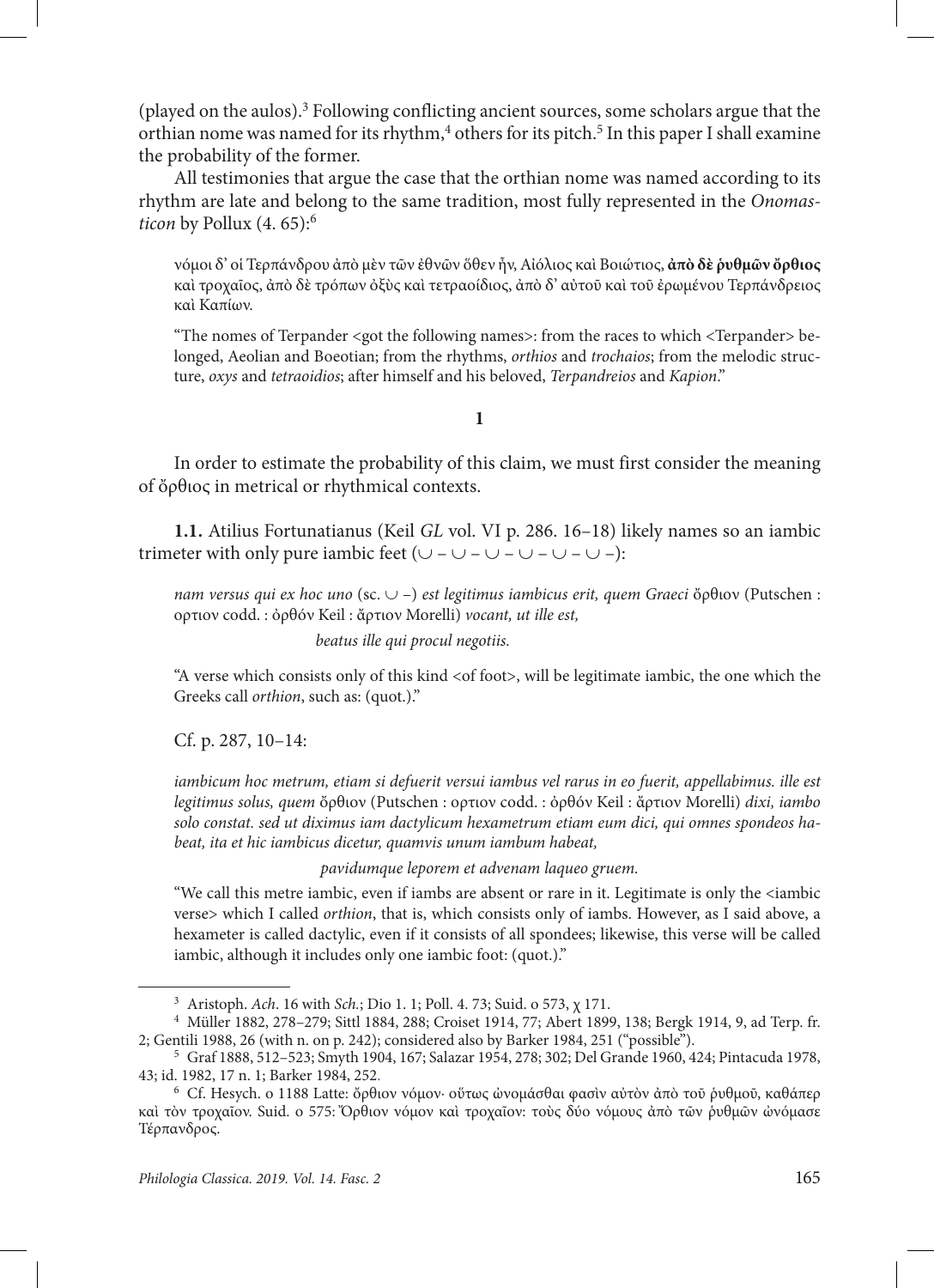The reading of the Greek word used in both passages is not secure. As for the emendation ὄρθιον, cf. *ThLL* IX. 2, p. 1057 s.v. *orthius*: writing *ortius* (as well as *hortius* and *orcius*) instead of *orthius* occurs regularly in Latin, and it seems likely that ὄρτιον is nothing more than a peculiarity of orthography.

However, G.Morelli argues that the Greek term should be emended to ἄρτιον, which corresponds to the Latin *legitimus* in several contexts.7 It should be noted that both terms mean 'acatalectic' in all the cases he adduces, a meaning which would be out of place here, since Atilius is comparing 'correct' iambic verse with those using resolutions or realizing *ancipitia* as longs, and not with catalectic ones.8 Yet it may be supposed that ἄρτιος, just like *legitimus* in Atilius' passages cited here, had a broader meaning 'correct, unchanged, taken in its integrity, free of licenses'.

It is not clear from Attilius whether "the Greeks" used the word to describe only iamb or other metres as well. To my mind, it looks more like a generic term than a designation of a particular sequence.

**1.2.** The term ὄρθιος is applied to a cretic with a resolution of both longs (∪∪∪∪∪). Diomedes, Ars gramm. 3, Keil *GL* vol. I p. 481. 13–14:

orthius ex brevibus quinque temporum totidem.

"Orthius *of five shorts, of the same number of morae.*"

Anon. Ambr. p. 232. 10–11 Studemund:

ὄρθιος ἢ ἀρίθμιος ἐκ πέντε βραχειῶν πεντάχρονος, οἷον "Θεοφάνιος".

"Orthios, *or* arithmios*, of* five shorts, of five morae, such as Θεοφάνιος."

O. Crisius<sup>9</sup> suggested that a common trait of the cases 1.1 and 1.2 is ὄρθιος meaning 'uniform, unvaried, homogeneous, consisting of equal elements' (the same as μονοειδής): a verse formed by uniform metres, or a metre consisting of the same σημεΐα — only long or only short syllables. Judging by 1.2, this figurative meaning might be derived from 'straightforward' rather than 'true, correct' (cf. *legitimus* in 1.1). However, Atilius' explanations seem to imply that a hexameter formed of all spondees was *not* called ὄρθιος.

**1.3.** In Alcidamas *Od*. 25 (p. 33 Avezzù = Mus. *fr.* 103 Bernabé) a verse attributed to Musaeus is adduced in order to demonstrate that he was the  $\pi \rho \tilde{\omega} \tau \tilde{\sigma}$  superfig of the numbers. Later Cassius Longinus (*Proleg. in Hephaest.* 5, p. 85. 5 Consbruch), Georgius Choeroboscus (*Sch. in Hephaest.* p. 180. 3 Consbruch) and Anonymus Ambrosianus (p. 231. 7 Studemund), all derived from the same source, quote this verse as proof that the polysemantic term μέτρον could mean 'primary time' (χρόνος πρῶτος), and ascribe it to either Orpheus or the Pythia:

<sup>7</sup> Morelli 1998, 273–274.

<sup>8</sup> Addressing this problem above, Attilius uses the terms *catalecticum*, *acatalectum*, *hypercatalecton* and *brachycatalecton* (p. 286, 26–287, 9).

<sup>&</sup>lt;sup>9</sup> Crusius 1887, 1392-1393.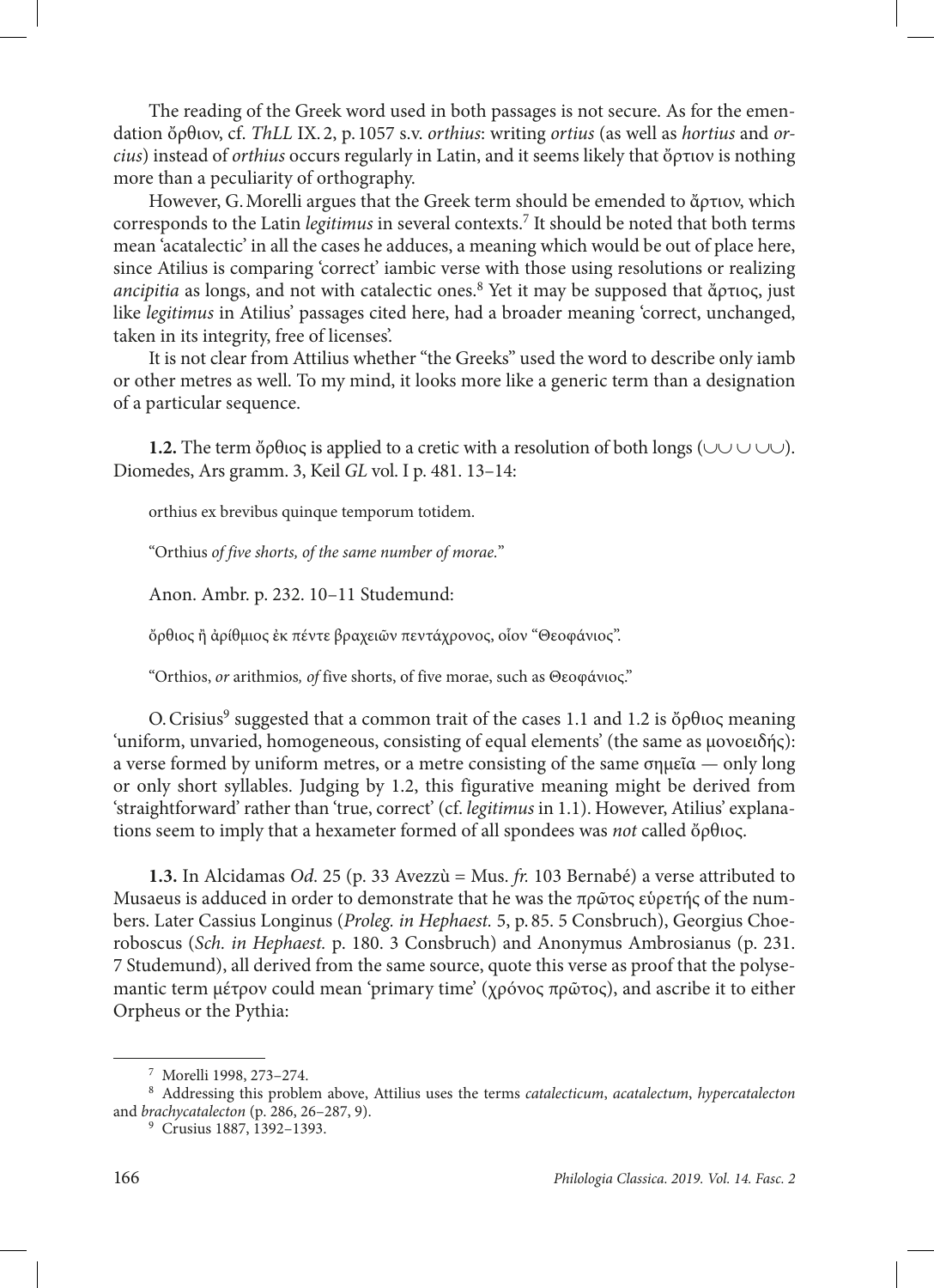ὄρθιον ἑξαμερὲς τετόρων καὶ εἴκοσι μέτρων.

"*orthion* of six parts (= feet), of twenty-four *metres* (= primary times)"

The reference must be to the hexameter.<sup>10</sup> In the lack of context it is not evident whether ὄρθιον was used as a technical term, which would then signify this kind of verse — or merely as an epithet (possibly meaning 'sonorous'<sup>11</sup>). The latter seems more plausible, given that references to the Homeric metre are in excess supply beginning from the classical period;<sup>12</sup> however, calling it ὄρθιος is otherwise unattested not only by Alcidamas' time, but even later. Crusius<sup>13</sup> took it for granted that ὄρθιος was a rhythmical term in this case and argued that it meant a lyrical hexameter consisting of non-contracted dactyls in every foot except the last one (as in Alcman *fr*. 26 Page). Thereby he sought to apply to it the same meaning μονοειδής as in 1.1, and conjectured  $\langle \dot{\epsilon} \rangle$ είκοσι<sup>14</sup> in order to use this line as an example for his hypothesis. Yet the verse itself seems to give no sufficient reason for such a conclusion (not to mention the final spondee that would anyway destroy the alleged uniformity).

**1.4.** Diomedes (*Ars gramm*. 3, Keil *GL* vol. I, p. 481. 24–25) applies the name *orthius* not only to 1.2, but also to a sequence –  $\cup$   $\cup$  –  $\cdot$ <sup>15</sup>

*orthius ex longa et duabus brevibus et longis duabus temporum octo.*

"*orthius* of a long, two shorts and two longs, of eight morae."

At the same time Anonymus Ambrosianus, whose excurse on pentasyllabic feet is apparently cognate with that of Diomedes, provides another name for this sequence, namely ἀντικύπριος (p. 234, 13–14 Studemund). However, he must be wrong, since *anticyprios* is the opposite of *cyprios* (∪ – ∪ ∪ – : Anon. Ambr. 233. 25–26 Studemund conforms to Diomed. p. 482, 4–5 Keil on this point), so its scheme is  $-\cup -\cup$ , as in Diomedes (p. 482. 5–6 Keil).

**1.5.** Anonymus Ambrosianus (p. 234. 5–6 Studemund) also uses the term ὄρθιος twice and records its even more exotic meaning:  $-\cup$  –  $\cup \cup$ .

ὄρθιος ἢ ἀναπαιστικὸς ἐκ μακρᾶς καὶ βραχείας καὶ μακρᾶς καὶ δύο βραχειῶν ἑπτάχρονος, οἷον "εὐλογώτατος".

"*Orthios* or *anapaistikos*, of a long, a short, a long and two short syllables, of seven morae, such as εὐλογώτατος."

Once again, there is a divergence: Diomedes (p. 481. 28–29 Keil) calls this sequence *musicos*, whereas Anon. Ambr. (p. 233. 19–20) applies the name μουσικὸς ἢ λακωνικός

<sup>&</sup>lt;sup>10</sup> The invention of hexameter was ascribed to Orpheus: Kern 1922, test. 106.

<sup>&</sup>lt;sup>11</sup> See Almazova 2020, forthcoming.

<sup>12</sup> ἑξάμετρον: Hdt. 1. 47; ἡρῷον: Aristot. *Poet*. 1460 a 3; *Rh*. 1408 b 32; vgl. *AP* VII, 9; ἔπη: Heraclid. ap. Ps.-Plut. *De mus.* 1132 C.

<sup>13</sup> Crusius 1887, 1393.

<sup>&</sup>lt;sup>14</sup> The conjecture is in itself implausible, since it is hardly possible that both the mss. of Alcidamas and of the grammarian tradition would have gone astray by copying the verse.

<sup>15</sup> Nowadays this colon is generally known as *adonius*: cf. Sacerd. Keil *GL* vol. VI, p. 516, 22–517, 3.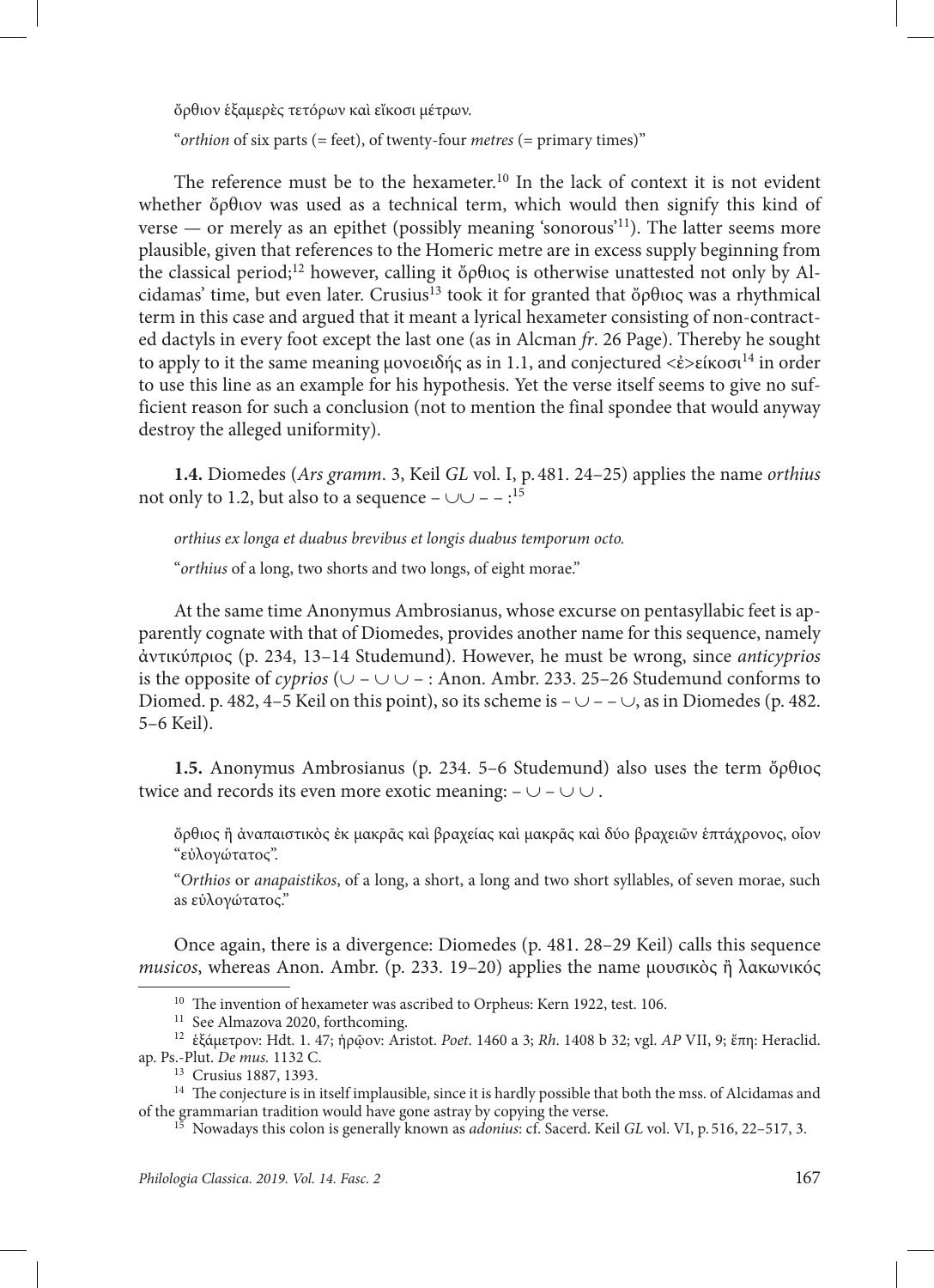to – ∪ – – ∪, which is in truth ἀντικύπριος, as we have seen. In fact, in their common source ἀναπαιστικὸς must have been the term used for the sequence –  $\cup \cup$  – – (that is, *orthius* in Diomedes, see 1.4 above), since its opposite ∪ – – ∪∪ is called *antanapaestus* in Diomedes (p. 481. 29–30 Keil) = ἀντανάπαιστος in Anonymus Ambrosianus (p. 233. 13–14 Studemund).

Apparently ὄρθιος is misplaced in the account of Anonymus. W. Studemund<sup>16</sup> suggested a very plausible explanation of the divergences in order and subject matter. Pseudo-Draco, a Byzantine scholar who reproduces the same tradition περὶ ποδῶν, reports that an excurse on feet was once exposed as a diagram or a table.<sup>17</sup> Later grammarians must have copied it as a text, thereby displaying various kinds of imprecision, such as misaligning explanations and examples of certain terms. Therefore, we have good reason not to believe that ὄρθιος ever acquired the meaning –  $\cup$  –  $\cup \cup$ .

Double names, ὄρθιος ἢ ἀρίθμιος in 1.2 and ὄρθιος ἢ ἀναπαιστικός in 1.5, reproduced by Anonymus Ambrosianus, but neglected by Diomedes, perhaps helped to reduce the consequences of using the term ὄρθιος in two different meanings in the same treatise. I cannot imagine in what way the direct meaning of the adjective ὄρθιος could be extended to suit the case –  $\cup \cup$  – –.

**1.6.** Still another meaning is most clearly explained in Aristides Quintilianus: ὄρθιος (often referred to as ἴαμβος ὄρθιος, but in all cases the noun is missing and may or may not be understood from the context) is an elongated iambic foot with the first syllable of four χρόνοι and the second of eight χρόνοι. Aristides links it with the inverted foot called τροχαῖος σημαντός, which consists of an octaseme and a tetraseme syllable.18 Ar. Quint. 1. 16, p. 36, 1–6 W.-I. :

Ἐν δὲ τῷ ἰαμβικῷ γένει ἁπλοῖ μὲν πίπτουσιν οἵδε ῥυθμοί· ἴαμβος ἐξ ἡμισείας ἄρσεως διπλασίου θέσεως, τροχαῖος ἐκ διπλασίου θέσεως καὶ βραχείας ἄρσεως, **ὄρθιος ὁ ἐκ τετρασήμου ἄρσεως καὶ ὀκτασήμου θέσεως**, τροχαῖος σημαντὸς ὁ ἐξ ὀκτασήμου θέσεως καὶ τετρασήμου ἄρσεως.19

"In the iambic genus, the following rhythms fall within the simple class: iamb of a half arsis and a double thesis; trochee of a double thesis and a short arsis; *orthios* of a tetraseme arsis and octaseme thesis; and marked trochee of octaseme thesis and tetraseme arsis."20

This extremely slow rhythm is described as noble and dignified: ὁ δὲ ὄρθιος (sc. ἐκλήθη) διὰ τὸ σεμνὸν τῆς ὑποκρίσεως καὶ βάσεως (Ar. Quint. 1. 16, p. 36. 29–30 W.-I.);

<sup>16</sup> Studemund 1886, 232.

<sup>17</sup> Ps.-Draco, *De metris poeticis* p. 132, 28–133, 2 Hermann: εὑρήσεις δὲ τῶν εἰκοσιτεσσάρων καὶ ἑκατὸν (sc. feet consisting of 2 to 6 syllables) τὰ ὀνόματα καὶ τὰς διαιρέσεις αὐτῶν ἐπιμελῶς γεγραμμένα ἐν τοῖς διαγράμμασι τοῦ Φιλοξένου. This Philoxenus may be an Alexandrian grammarian of the first century BC, cf. Suid. φ 394; Westphal 1867, 226–229; Wendel 1941, 199. Anonymus Ambrosianus indicates another source, namely Galen (p. 232, 8–9 Studemund): Πεντασύλλαβοι δὲ πόδες εἰσὶ τριάκοντα δύο, οὓς καὶ Γαληνὸς ἐν τῷ περὶ συνθέσεως τεχνῶν, so W. Studemund concluded that Galen made excerptions from Philoxenus. Westphal denies that this could have been the person meant by Ps.-Draco in the  $14<sup>th</sup>$  cent.

<sup>18</sup> For the history of interpreting these terms, see Marchetti 2009, 172–173.

<sup>&</sup>lt;sup>19</sup> Aristides is the source (see Stahl 1971, 53) of Martianus Capella (9. 985, p. 526, 10 sqq. Dick), who offers a rather close translation of this passage with a supplement: *orthius vero, qui ex tetrasemi elatione et octasemi positione constabit, ita ut duodecim tempora hic pes recepisse videtur, atque habet propinquitatem aliquam cum iambico pede*.

<sup>20</sup> Translation: Mathiesen 1983, 98.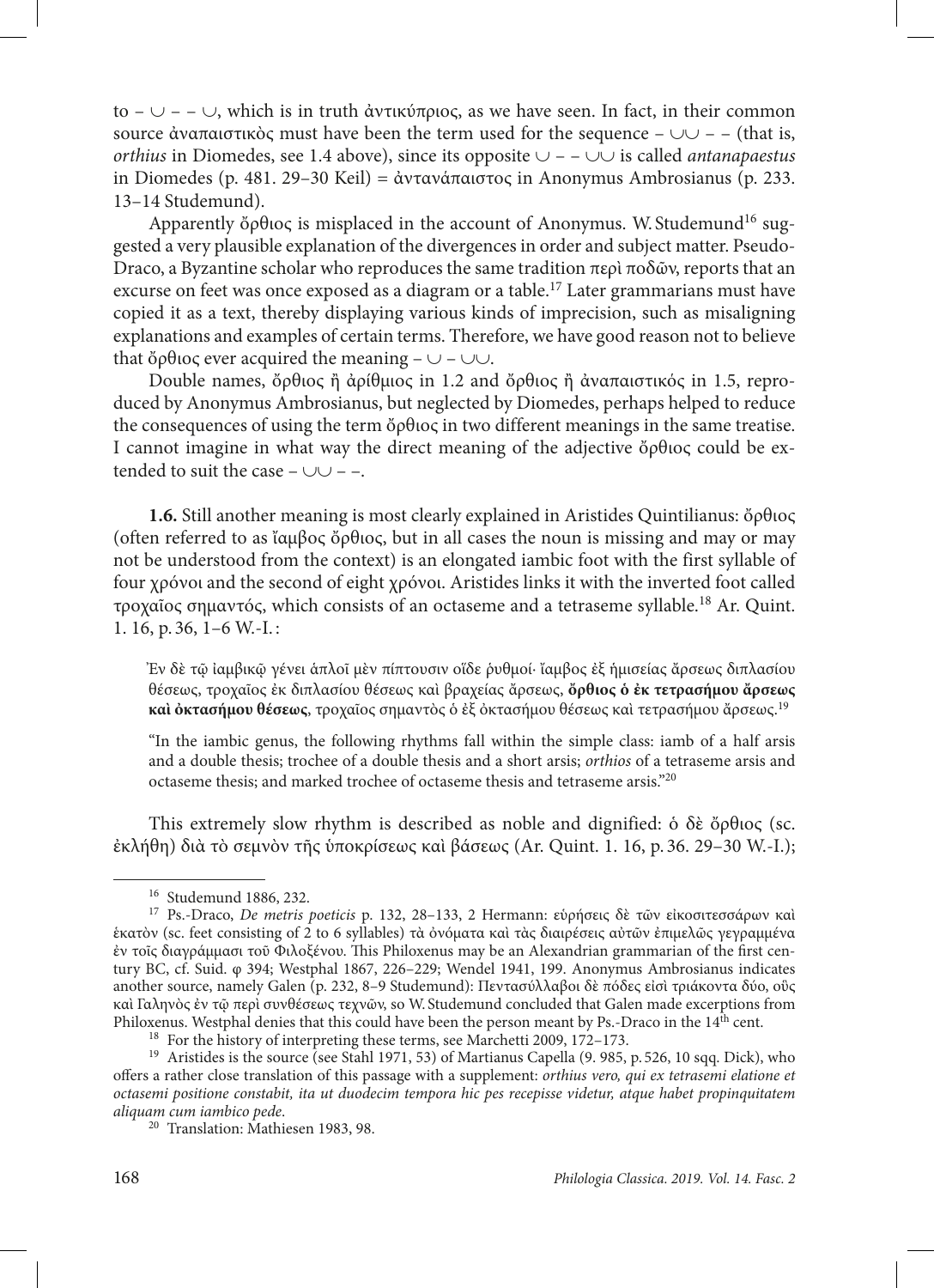οἱ δὲ ὄρθιοι καὶ σημαντοὶ διὰ τὸ πλεονάζειν τοῖς μακροτάτοις ἤχοις προάγουσιν ἐς ἀξίωμα (2. 15, p. 83. 4–6 W.-I.).

The same two sequences are mentioned in a fragment of a rhythmical treatise preserved in *POxy* 9 + 2687, col. III 30–IV 1:

ὁ ὄρθιος καὶ ὁ σημαντὸς τροχαῖος ἐκ τριῶν κρητικῶν δύνανται ξυντ[ί]θεσθαι, δῆλον δ' ὅτι καὶ ἐκ τριῶ[ν π]εριεχόντων, δύνανται δὲ [κ]αὶ ἐκ τριῶν [ἡμ]ί[σε]ων.21

"The *orthios* and the marked trochee could be constructed from three cretics; it could evidently be made out of three "encompassers", and it could also be made of three halves."<sup>22</sup>

The author is concerned with the license of lengthening long syllables to the value of three or more time units, and then makes a digression (III. 23–35, IV. 1–20) dedicated to the limits of this license in poetical practice. He arrives at a conclusion that not everything that is theoretically possible proves to be practically suitable. Rhythmical units changed to such an extent that they can hardly be recognized must be used sparsely and alternated with unaffected ones, and on the whole the appropriateness of any such experiment must be judged by αἴσθεσις.<sup>23</sup>

For the reference to the same pair of rhythms, the *orthios* and the marked trochee, in Pseudo-Plutarch *De mus.* 28, 1140 F see below 2.2.

Concerning each of these three sources scholars have supposed, with various degrees of probability, that they derived from some work of Aristoxenus. I think this next to certain as regards chapter 28 of Pseudo-Plutarch. The inventions of Terpander are enumerated in this passage in order to demonstrate that he, like other old-time musicians, did not avoid innovations, yet still managed to keep to noble and solemn music — unlike the decadent composers of the classical period. This 'leitmotiv' in *De musica* may be convincingly attributed to Aristoxenus: he is mentioned by name in 1134 F and 1136 D on similar occasions, while a number of other passages contrasting old and new music (including ch. 12 closely connected with ch. 28–30) reveal similarities to Aristoxenus both in subject and vocabulary (cf. in particular Aristox. fr. 70 Wehrli = Themist. Or. 33. 1, 364 B–C).<sup>24</sup>

The attribution of the rhythmical papyrus is debated. Whereas its earlier editors<sup>25</sup> used to ascribe the treatise to Aristoxenus himself or at least to someone of his school, this attribution was refuted by Ch. Marchetti and L.Calvié on the basis of non-Aristoxenic

<sup>&</sup>lt;sup>21</sup> In rhythmical theory, κρητικός is –  $\cup$  –  $\cup$  (Aristoxenus ap. Choeroboscum p. 219.10 Consbruch; Ar. Quint. 1. 17, p. 38. 3–5 W.-I.). Thus, the named substitution requires using a combination of six timeunits as equivalent to four. The meaning of περιέχοντες ("encompassers") is debated. Perhaps these are syllables elongated to the value of three (or four) time units and thus embracing an entire rhythmic marker — arsis or thesis (Rossi 1988: 24; Calvié 2014, 13; Marchetti 2009, 261); or a combination of the outside syllables of the sequence (cf. Ar. Quint. 1. 22, p. 44. 28 W.-I.) — in the case of a cretic this will be – ∪ (Pearson 1990, 83); or else a group of syllables which comprises an internal ratio (Marchetti 2009, 261). ῾Ημίσεις have been interpreted as shorts (halves of longs: Grenfell, Hunt 1898, 18; Rossi 1988: 27; Calvié 2014, 13; cf. Ar. Quint. 1. 16, p. 36. 2 W.-I.), as longs (halves of elongated syllables: Marchetti 2009, 261), and as –  $\cup$ (halves of cretics, Pearson 1990, 83).

<sup>&</sup>lt;sup>22</sup> Translation: Marchetti 2009, 244 with minor changes.<br><sup>23</sup> See Calvié 2014, 13-14.

<sup>&</sup>lt;sup>24</sup> Weil, Reinach 1900, 53; Visconti 1999, 135–137; Meriani 2003, 75–79.

<sup>25</sup> From Grenfell, Hunt 1898 up to Pearson 1990. Cf. Rossi 1988, 9: "in fatto di armonica e di ritmica la teoria, nel mondo antico, è quella di Aristosseno, che non ha rivali. La vera alternativa è, piuttosto, tra *ipsissima verba* del maestro e adattamento scolastico della materia". See Calvié 2014, 24–26 on the *status quaestionis*.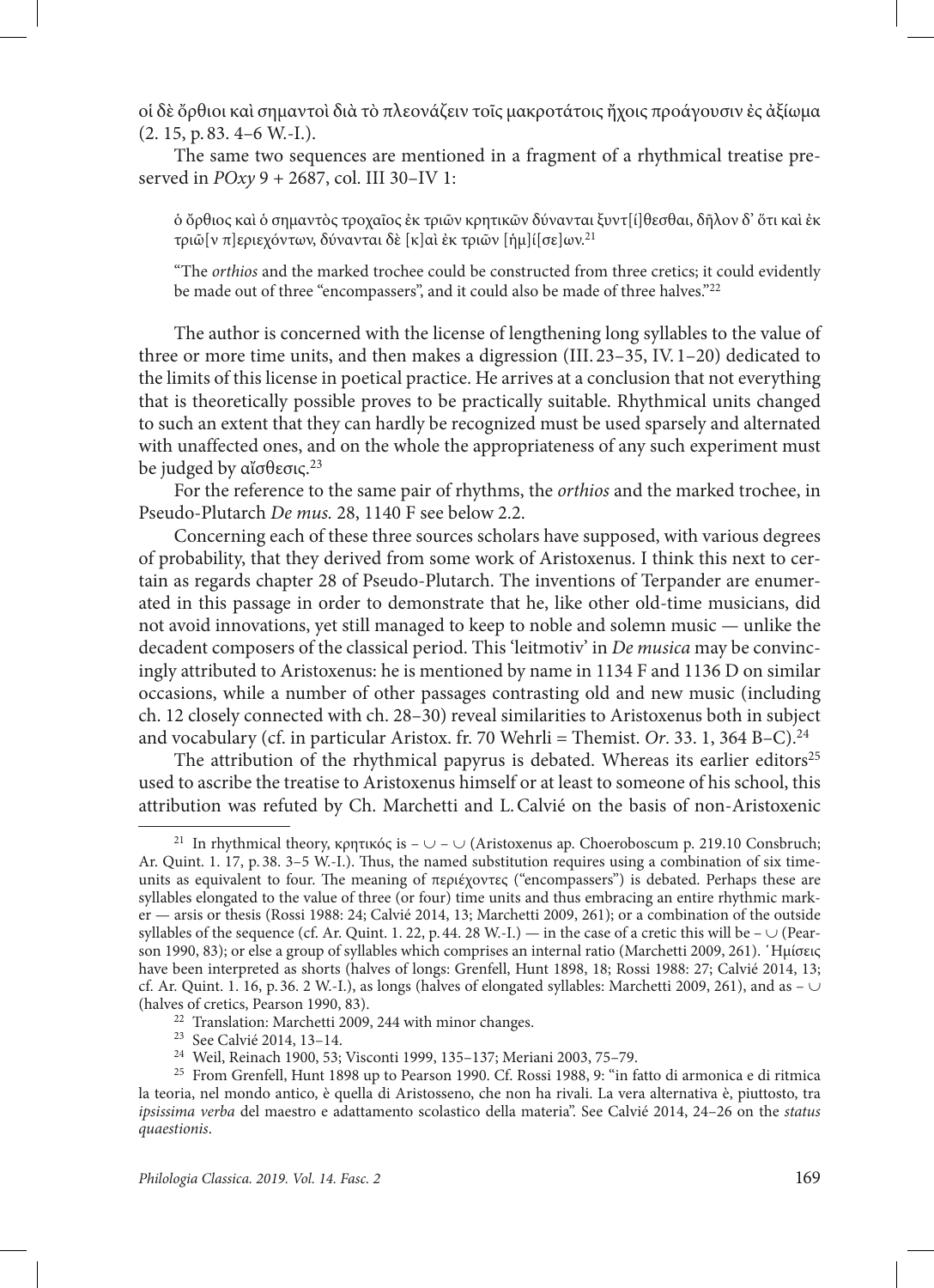terminology and concepts. Calvié ascribes the fragment to a representative of a different school, probably active in the 5<sup>th</sup> century BC.<sup>26</sup>

As regards Aristides Quintilianus' treatment of rhythmical matters (1. 13–20 and 2. 15), some parts are acknowledged to reflect Aristoxenus' theory, but 1. 16, which contains the description of ὄρθιος, as well as the entire section 15–17, must come from another source.27

Anyway, even if only the passage of Pseudo-Plutarch proves to arise from Aristoxenus, this is enough to conclude that already by the Classical period the elongated iamb was known and described as ὄρθιος.<sup>28</sup>

Crusius attempted to reduce 1.6 to 1.1 by suggesting that singing ἴαμβοι ὄρθιοι was accompanied by uniform beats of the cithara,<sup>29</sup> yet analyzing the accompaniment rather than the song itself seems unparalleled. Th. Bergk, referring to 1.1, supposed that ὄρθιος was the original name of the iambic foot  $\cup$  – inherited by its quadrupled version,<sup>30</sup> but this is at variance with 1.2–1.5. Aristides Quintilianus ascribes the meaning 'noble, elevated' (σεμνός) to it, but, so far as I know, this sense of the adjective ὄρθιος is not otherwise attested.

**1.7.** Bacchius (101, p. 315, 17–18 Jan = 25 Meibom) calls ὄρθιος a foot ἐξ ἀλόγου<sup>31</sup> ἄρσεως καὶ θέσεως μακρᾶς, οἷον "ὀργή".

The subject matter (but not the order and not always the terminology) of Bacchius' § 101 corresponds rather closely to the treatise of Aristides Quintilianus 1. 15–17: both passages apparently reflect the same tradition (that of the so-called συμπλέκοντες, Ar. Quint. 1. 18, p. 38. 15–17 W.-I.).<sup>32</sup> This makes the unparalleled explanation of ὄρθιος in Bacchius suspect. According to the hypothesis of R.Westphal elaborated by C. von Jan, Bacchius (or whoever composed § 101) had at his disposal a more detailed account than his own (we can judge on its contents by Aristides), yet he confined himself to describing each time only one species of ten main rhythms. As he made such an excerption, his eye slipped from the term ὄρθιος (probably used in the same meaning as 1.6) to the description of an 'irrational' iamb.<sup>33</sup> If so, his evidence has no value, and a lacuna must be postulated after ὄρθιος.34

<sup>26</sup> Marchetti 2009, 237; Calvié 2014, 30–54.

<sup>27</sup> Westphal 1867, 85–104.

<sup>28</sup> A further reason makes this still more probable. It has been argued while interpreting *El. Rhythm*. 2 p. 21. 26–22.18 Pighi that in this passage Aristoxenus is thinking specifically of the same elongated feet as described by Aristides: the orthian, the marked trochee and the paean epibatos (Weil 1855, 400–401;

<sup>&</sup>lt;sup>29</sup> Crusius 1887 p. 1393: "Jene gedehnten, aus langen Silben bestehenden ὄρθιοι trugen diesen Namen also wohl darum, weil die Figuren der Begleitung in gleichmäßige χρόνοι πρῶτοι zerfielen".

<sup>30</sup> Bergk 1914, 9: "iambus autem a principio videtur ὄρθιος vocatus esse, unde etiam postea versus, qui ex puris iambis fuit compositus, hic nomen sibi vindicabit" (with a reference to Atilius).

<sup>31</sup> Irrational χρόνος is longer than a short, but shorter than a long (Bacchius 95). Aristox. *El. Rhythm*. 2. p. 22. 19–29 Pighi and Dion. Hal. *De comp*. 20 speak of an irrational foot whose time-relations cannot be expressed by a simple ratio; Ar. Quint. 1. 17, p. 37.24 W.-I.mentions ἄλογοι χορεῖοι δύο, one of them ἰαμβοειδής.

<sup>32</sup> Westphal 1867, 94–96; Jan 1891, 558, 567.

<sup>33</sup> Westphal 1867, 96; Jan 1891, 567.

<sup>34</sup> Westphal 1867, 96: ὄρθιος [ἐκ τετρασήμου ἄρσεως καὶ ὀκτασήμου θέσεως, οἷον … . ἴαμβος ἄλογος] ἐξ ἀλόγου ἄρσεως καὶ θέσεως μακρᾶς, οἷον "ὀργή". Morelli 1998, 271 claims, with a reference to the sources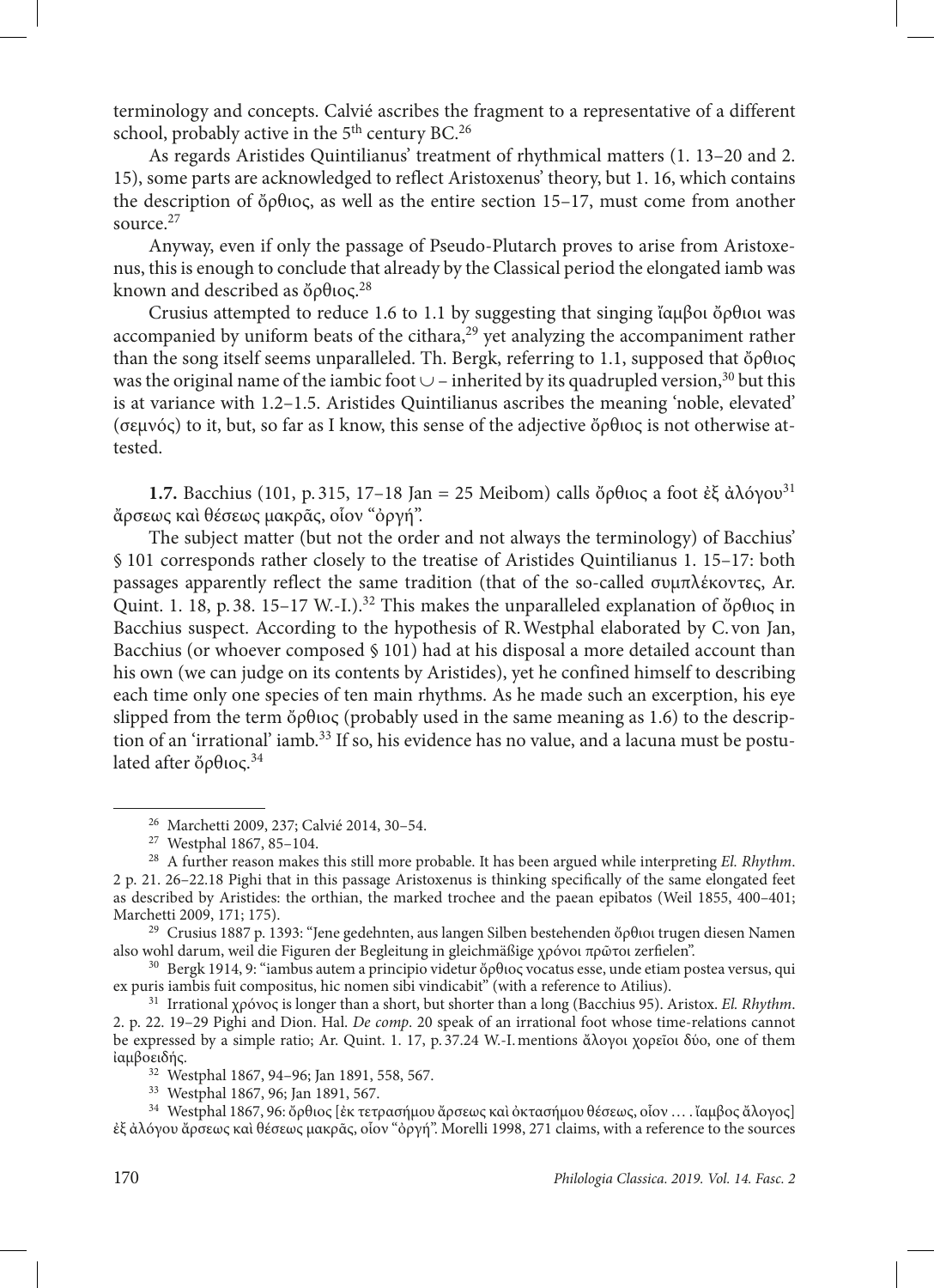**1.8.** Outside rhythmical treatises it is not quite clear if ὄρθιος applied to a rhythm is a technical term, and what it means. In Athenaeus (14. 29, 631 B) we find a recommendation: τακτέον δὲ ἐπὶ τῆς πυρρίχης τὰ κάλλιστα μέλη καὶ τοὺς ὀρθίους ῥυθμούς. Elongated iambs  $(1.6)$ , it appears, were hardly appropriate for an active military dance.<sup>35</sup> E. Graf supposed that ὄρθιοι ῥυθμοί were resolved cretics of five shorts (1.2).<sup>36</sup> However, after "the most beautiful melodies" (and considering the plural number τοὺς ὀρθίους ῥυθμούς) a more general attribute suggests itself. N.Golinkevich understood it as 'excited' ('возбужденные'), $37$  thus applying a characteristic of the orthian nome most often referred to in late antiquity<sup>38</sup> to the rhythm of the pyrrhic dance.

The probability of this meaning is confirmed by a passage in Posidonius (fr. 417, p. 338 Theiler [p. 452. 15–453. 2 Müller] = Galen. *De placitis Hippocratis et Platonis* 5. 6. 20). Following Plato, the philosopher advises the use of different ῥυθμοί and ἁρμονίαι in order to bring up different kinds of people:

τοὺς μὲν ἀμβλεῖς καὶ νωθροὺς καὶ ἀθύμους ἔν τε τοῖς ὀρθίοις ῥυθμοῖς καὶ ταῖς κινούσαις ἰσχυρῶς τὴν ψυχὴν ἁρμονίαις καὶ τοῖς τοιούτοις ἐπιτηδεύμασι τρέφοντες, τοὺς δὲ θυμικωτέρους καὶ μανικώτερον ἄττοντας έν ταΐς έναντίαις.

"…bringing up dull, sluggish and spiritless people with the help of *orthioi* rhythms, and melodic structures that move the soul intensely, and suchlike practices, and hot-spirited and people given to madness with the help of the opposite ones."

Here again ὄρθιοι ρυθμοί are 'energetic', 'vigorous', 'calling for activity',<sup>39</sup> a meaning probably arising from the generally known definition of the orthian nome.

On the whole, considering sparse and contradictory evidence one can conclude that ὄρθιος as a rhythmical term was scarcely used, and its meaning was not widely established. Only in 1.6 is there a possibility that it dates back to the classical period. As for applying it to pentasyllabic 'feet', it was surely a late, unhappy and unpopular invention. Section περὶ ποδῶν in handbooks must have originated in the scholia to Hephaestion's *Enchiridion*; 40 for the most part grammarians conclude it with lists of four-syllabic feet, and some of them either note that there is no point in reviewing five-syllabic sequences, $41$ or else affirm that they have no particular names.42

<sup>1.3</sup> above, that ὄρθιος in Bacchius should be identified with the dactyl (which is notoriously absent from his list).

<sup>&</sup>lt;sup>35</sup> Cf. Ar. Quint. 2. 15, p. 82. 19-22: διὰ τοῦτο τοὺς μὲν βραχεῖς ἐν ταῖς πυρρίχαις χρησίμους ὁρῶμεν … τοὺς δὲ μηκίστους ἐν τοῖς ἱεροῖς ὕμνοις.

<sup>36</sup> Graf 1888, 512 n. 1.

<sup>37</sup> Golinkevich 2010, 342.

<sup>38</sup> Dio 1. 1 etc.; see Almazova 2020 forthcoming, esp. n. 6 and 12.

<sup>&</sup>lt;sup>39</sup> The translation of De Lacy 1978, 331 is meaningless: "high-pitched rhythms".

<sup>40</sup> Westphal 1867, 196–197; 203; 206–207; 227–229.

<sup>41</sup> E. g. Mallius Theodorus (Keil *GL* VI, p. 588, 1–5): *Pentasyllabos etiam quidam et hexasyllabos pedes, quos Graeci syzygias vocant, faciendos crediderunt, quorum nobis superflua et inanis opera repudianda est, cum eorum etiam pedes, quos supra enumeravimus, complures ab omni metrica disciplina alieni sunt*.

<sup>&</sup>lt;sup>42</sup> E. g. Schol. Hephaest. p. 296, 27-28 Consbruch: τοὺς λβ' πεντασυλλάβους ποιοῦσι· οἶς ὀνόματα μὲν οὐκ ἔθεντο ἰδίους ἑκάστοις. Cf. Ps.-Draco *De metris poeticis* p. 131, 14–132, 9 Hermann, esp. 131, 28–29. Marius Victorinus (Keil *GL* VI, p. 48, 28): *Hac inspectione conicere poteris, quem ad modum ex disyllabis et trisyllabis pentasyllabi, sed et geminatis trisyllabis hexasyllabi pedes formari videantur, quorum syllabatim per tempora species comprehendi poterunt. Nam etiamsi propriis nominibus, ut alii pedes, minime exprimuntur, tamen situ syllabarum et substantia temporum manifesti sunt.*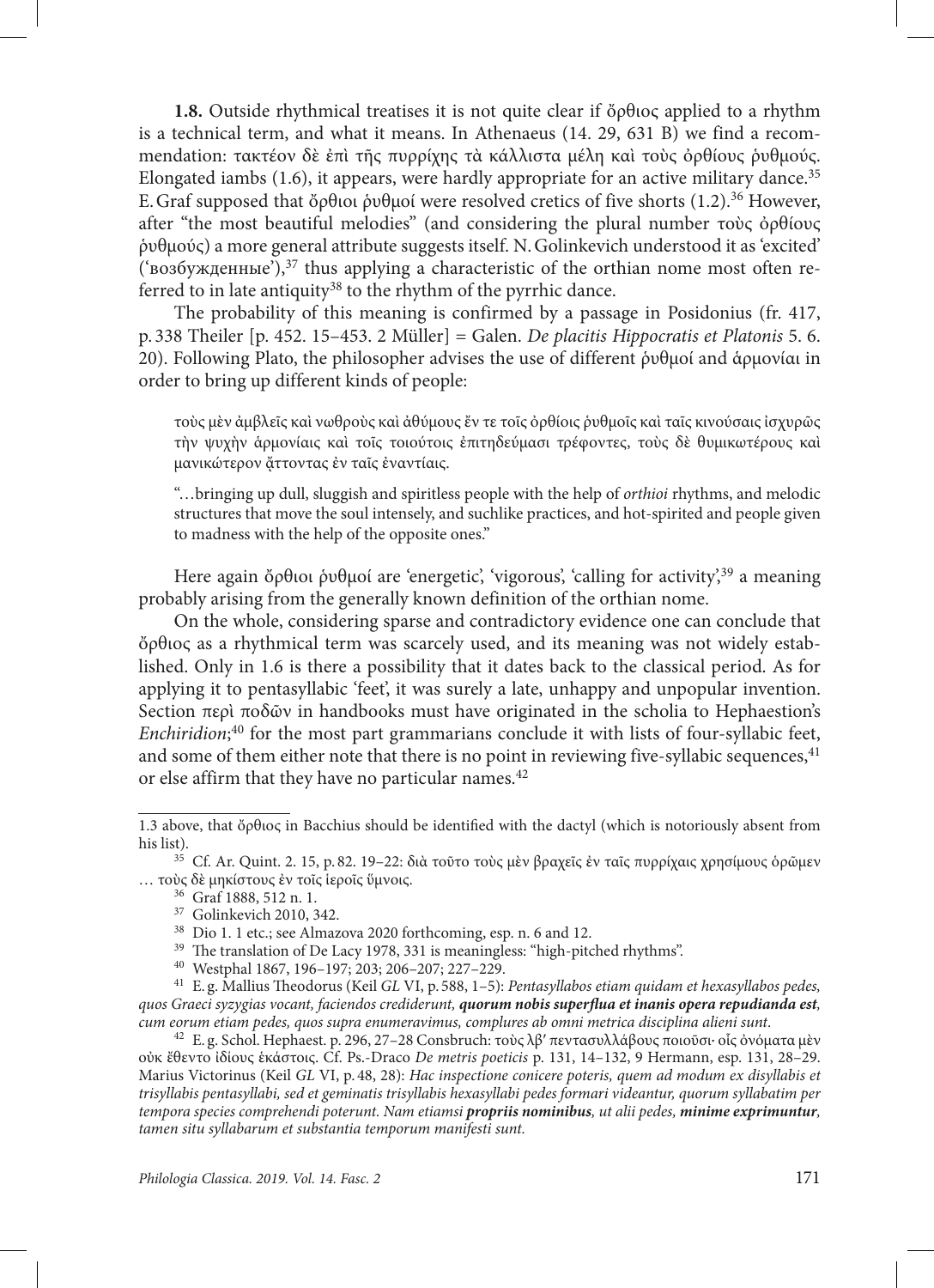Having established the attested meanings of ὄρθιος in the rhythmical sphere, we must analyze what is reported concerning the rhythm of the orthian nome.

**2.1.** According to Glaucus of Rhegium (Ps.-Plut. *De mus*. 1133 F), some people argued that Stesichorus borrowed the dactylic kind of rhythm from ὄρθιος νόμος.

ὅτι δ' ἐστὶν Ὄλύμπου ὁ ἁρμάτειος νόμος, ἐκ τῆς Γλαύκου συγγραφῆς τῆς ὑπὲρ τῶν ἀρχαίων ποιητῶν μάθοι ἄν τις, καὶ ἔτι γνοίη ὅτι Στησίχορος ὁ Ἱμεραῖος οὔτ' Óρφέα οὔτε Τέρπανδρον οὔτ' Ἀρχίλοχον οὔτε Θαλήταν ἐμιμήσατο, ἀλλ' Óλυμπον, χρησάμενος τῷ ἁρματείῳ νόμῳ καὶ τῷ κατὰ δάκτυλον εἴδει, ὅ τινες ἐξ ὀρθίου νόμου φασὶν εἶναι.

"The fact that the chariot nome was the invention of Olympus may be learned from Glaucus' book about the ancient poets, which also informs us that Stesichorus of Himera took as his model not Orpheus or Terpander or Archilochus or Thaletas, but Olympus, since Stesichorus used the chariot nome and the dactylic species of rhythm, which some people say is derived from the orthian nome."43

Both Glaucus and his opponents recognized the nomes by ear and could have no doubts as regards to their rhythms — only the source of Stesichorus' borrowing was subject to discussion. Hence this passage provides irrefutable evidence that the rhythm κατὰ δάκτυλον was appropriate for the orthian nome — but not that it was the only one.

**2.2.** Another passage in Pseudo-Plutarch (*De mus.* 1140 F) has a different source, which is in all probability Aristoxenus, as argued above. It is claimed that olden-day musicians, including Terpander, admitted innovations, but never violated good taste. Unfortunately, the text is corrupt:

οἱ γὰρ ἱστορήσαντες τὰ τοιαῦτα Τερπάνδρῳ μὲν τήν τε Δώριον νήτην προσετίθεσαν, οὐ χρησαμένων αὐτῇ τῶν ἔμπροσθεν κατὰ τὸ μέλος, καὶ τὸν Μιξολύδιον δὲ τόνον ὅλον προσεξεύρασθαι λέγεται, καὶ **τὸν τῆς ὀρθίου μελῳδίας τρόπον τὸν κατὰ τοὺς ὀρθίους πρός <τε> τῷ ὀρθίῳ <καὶ τὸν> σημαντὸν τροχαῖον**.

πρός <τε> τῷ ὀρθίῳ <καὶ τὸν> σημαντὸν Rossbach : πρός τὸν ὄρθιον σημαντὸν codd.

"Students of such matters have ascribed to Terpander the introduction of the Dorian nete, which has not been used in the melody by his predecessors. He is also said to have invented the entire Myxolydion *tonos*, and the variety of orthian melody that goes with the orthian foot, and in addition to the orthian foot the marked trochee as well."44

Accepting the emendation, one has to suggest that μελῳδίας is a generic term, probably meaning the same as νόμου; τρόπον is a particular version of this melody; the noun 'feet' should be conjectured with κατὰ τοὺς ὀρθίους in plural, while τῷ ὀρθίῳ in singular, as well as τὸν σημαντὸν τροχαῖον, may imply 'foot', 'metre' or 'rhythm'. Ὄρθιος coupled with σημαντὸς τροχαῖος must have the same meaning as in Aristides Quintilianus (1.6). Thus, Terpander will have created a new kind of the orthian nome distinguished by the

\_\_\_\_\_\_\_\_\_\_\_\_\_\_\_\_\_\_\_\_\_\_\_\_\_\_\_\_\_\_\_\_\_\_\_\_\_\_\_\_\_\_\_\_\_\_

<sup>43</sup> Translation: Barker 1984, 213 with minor changes.

<sup>44</sup> Translation: Barker 1984, 233 with minor changes.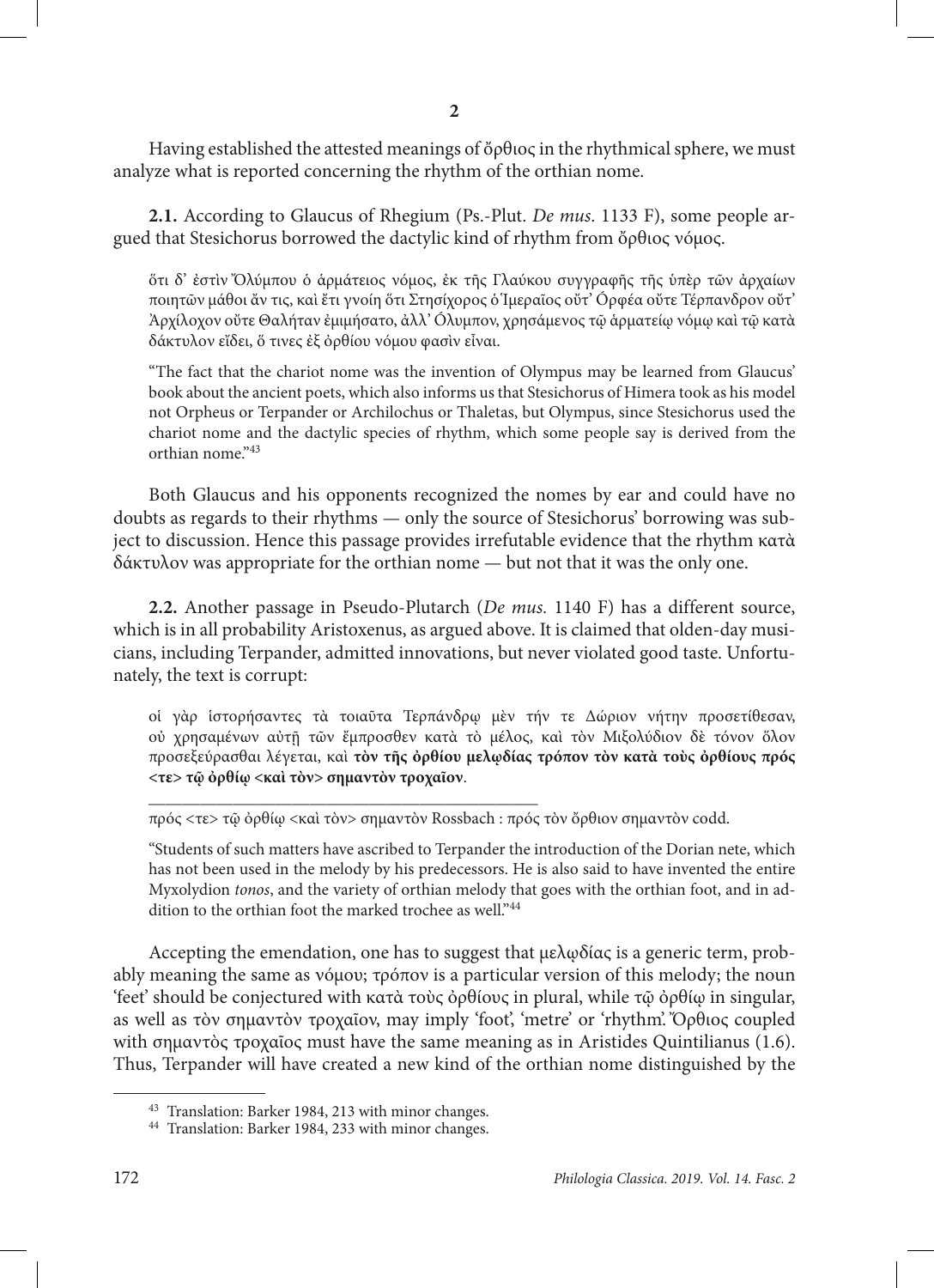orthian rhythm, and also have invented the marked trochees after the same pattern as the orthian iambs, though it is not clear if he applied them to the orthian melody. Using ὄρθιος in various meanings and numbers in the same phrase, with two nouns missing, renders the text still suspect despite the emendation, but, as far as I know, no alternative reading or understanding has been ventured.45 Interpreted in this way, the passage makes it clear that one, and only one, kind of orthian nome used orthian iambs as its rhythm.

**2.3.** In a comment on the passage from the *Frogs* by Aristophanes, where Euripides claims that Aeschylus borrows his monotonously uniform songs ἐκ τῶν κιθαρῳδικῶν νόμων (*Ran*. 1282), a certain Timachidas argued that it was specifically the orthian nome that was implied.46 If so, it follows that numerous examples adduced in lines 1264–1277 and 1284–1295 in order to mock Aeschylus' lack of inventiveness illustrate the rhythm of this nome, namely acatalectic, sometimes contracted dactylic sequences of different length (one might think of τὸ κατὰ δάκτυλον εἶδος mentioned by Glaucus, 2.1).47 Still, whereas such a rhythm was indubitably typical of citharodic tradition in general, there are reasons to doubt whether Timachidas possessed reliable information concerning the orthian nome in particular, rather than invented these data himself. Aeschylus mentioned ὄρθιοι νόμοι in a metaphor (*Ag*. 1153) and used the verbs ὀρθιάζειν (*Pers*. 693), ἐξορθιάζειν (*Cho*. 269), ἐπορθιάζειν (*Ag*. 29; *Pers*. 1051), so that a reader might link him to the orthian nome simply by studying his pieces.

**2.4.** Lastly, there is a fragment ascribed to Terpander (fr. 2 Gostoli = *PMG* 697 Page), which, as Didymus<sup>48</sup> argued, comes from an orthian nome.

ἀμφί μοι αὐτις ἄναχθ' ἑκαταβόλον ἀειδέτω φρήν.

"Let my soul sing again of the far-shooting lord…"

As is usually the case with the scholiasts' assertions concerning nomes of the classical period, it may be put into question whether Didymus possessed real information, or just advanced his own conjecture. The fragment survived in lemmata dedicated to the word ἀμφιανακτίζειν, and it follows from similar comments that this verb was invented by comic poets to mock the beginning ἀμφὶ ἄνακτα too often used by composers of various nomes (orthian, Boeotian, Aeolian: Phot. *Lex*. α 1304), proems and dithyrambs (Suid. α 1700).

<sup>45</sup> Rossbach 1854, 100: "Terpander soll, so sagt Plutarch [28], die Weise der *orthios melodia* nach orthischen Rhythmen und nach Analogie des Orthius auch den Trochaeus semantus erfunden haben". The same is the understanding of Volkmann 1856, 32; 116; Westphal 1865, 52; Weil, Reinach 1900, 104–107; Ballerio 2000, 85. In my turn I am not able to propose a more plausible hypothesis.

<sup>46</sup> *Sch. Aristoph. Ran*. 1282: ἐκ τῶν κιθαρῳδικῶν νόμων· Τιμαχίδας γράφει, ὡς τῷ ὀρθίῳ νόμῳ κεχρημένου τοῦ Αἰσχύλου…

 $47$  For my analysis of this passage see Almazova 2016, 109–113.

<sup>48</sup> Didymus' name is mentioned in an interlineary scholium in *P.Flor*. 112, see Luppe 1978, 161: l. 55–56 τοῦτο τοῦ Βοιωτίου [νόμου; l. 57–58 Δίδυμος [ἐκ] τοῦ προοιμ[ίο]υ τοῦ το [ῦ Ὀρ]θίου νόμου. Cf. Suid. α 1701 Ἀμφιανακτίζειν: ᾄδειν τὸν Τερπάνδρου νόμον, τὸν **καλούμενον ὄρθιον**, ὃ αὐτῷ προοίμιον ταύτην τὴν ἀρχὴν εἶχεν· (quotation of fragment follows). Phot. *Lex*. α 1303 and α 1304: Ἀμφὶ ἄνακτας· ἀρχή τίς ἐστι νόμου κιθαρῳδικοῦ Βοιωτίου ἢ Αἰολίου, ἢ τοῦ ὀρθίου.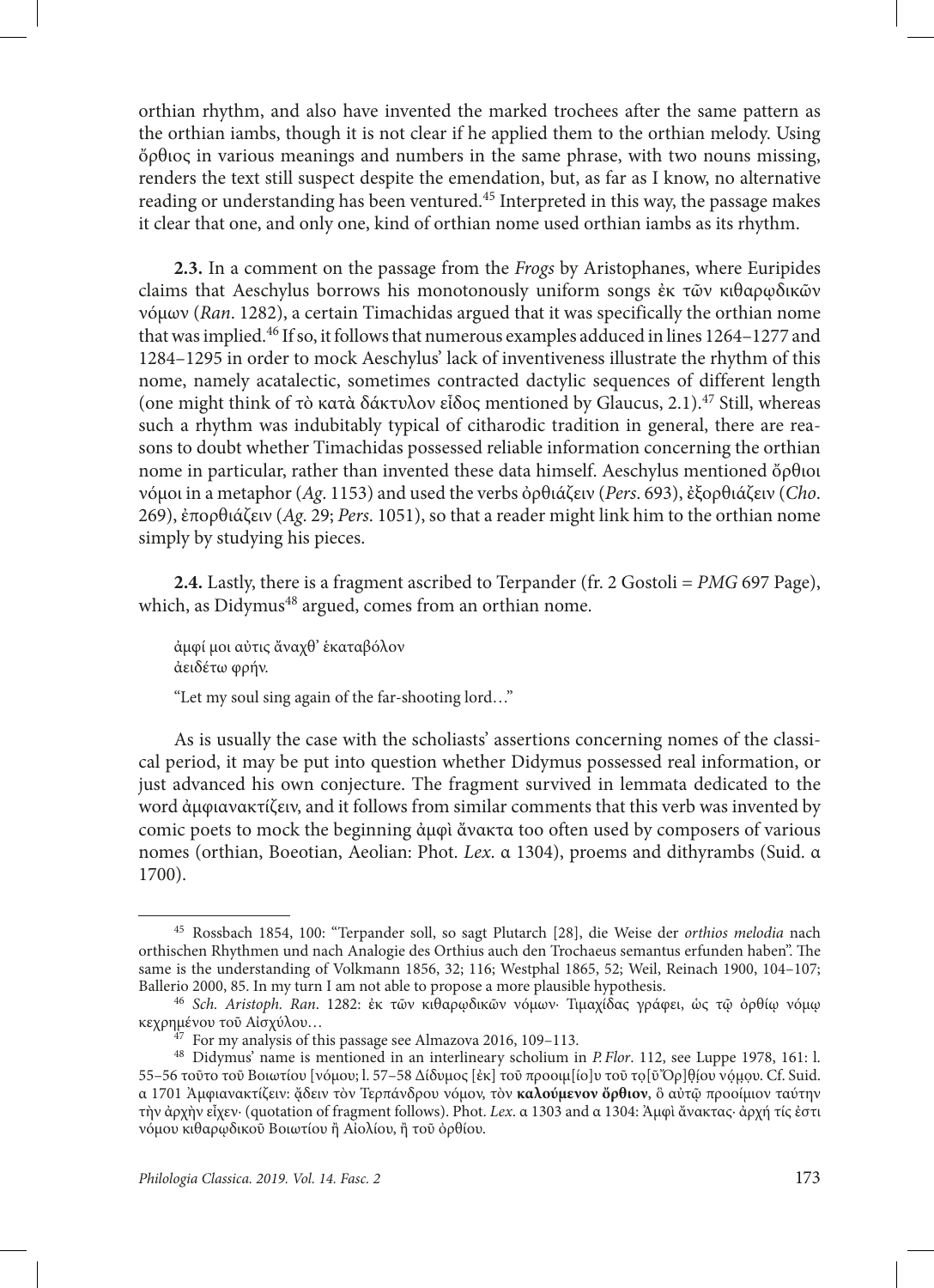As edited by A.Gostoli, the fragment consists of an alcmanium (4 da) and a reizian (∪ – ∪ – – ). Previously, many scholars, motivated by indications in Pseudo-Plutarch that Terpander used epic metre (*De mus*. 1132 B; D–E; 1133 B–С), proposed changing the text into a hexameter.49 Yet such a reason for emendation looks arbitrary: as proved by 1140 F, Terpander did not confine himself to a single metre. Moreover, B.Gentili plausibly suggested that ἔπη in Pseudo-Plutarch included not only hexameters, but also dactyloepitrites.50

Juxtaposing the first and the second group of testimonies we must admit that technical meanings of ὄρθιος attested in rhythmical treatises suit the rhythms associated with the orthian nome in our sources. Orthian iambs (1.6) seem to be explicitly attributed to this nome (2.2). As regards τὸ κατὰ δάκτυλον εἶδος (2.1), the exact meaning of this term is not known,51 but it looks likely that such a category could embrace the sequence –  $\cup$  – – (1.4) as well as verse made up of pure dactyls (1.1; 1.3?) of the type beloved by Aeschylus (2.3), or even of all longs (1.2), such as ascribed to Terpander (fr. 3 Gostoli = *PMG* 698 Page). Only the structure of Terpander's verse (2.4) seems at odds with what could be called ὄρθιος ῥυθμός, but the text may not be sound, and may not be derived from an orthian nome.

Nevertheless, a theory of naming ὄρθιος νόμος by rhythm must be refuted, since it is disproved by the data of Pseudo-Plutarch. Περὶ μουσικῆς provides evidence of primary importance, i.e. by the authors who could still hear the orthian nomes with their own ears (2.1 and 2.2). Which is more, the rhythms of these nomes in both passages are not subject to discussion; they are mentioned as something established and form a point of departure for conclusions about their invention or transmission. Now, Glaucus of Rhegium, together with his opponents, knew an orthian nome with τὸ κατὰ δάκτυλον εἶδος of rhythm, and some people either contemporary or prior to Aristoxenus claimed that using orthian iambs in a particular version of this nome was an invention of Terpander. It seems evident that orthian iambs can by no means be referred to the dactylic kind, so two different rhythms are reliably attested for this piece. Moreover, it is obvious from the report about Terpander's innovations (if interpreted correctly) that the orthian melody already existed before orthian feet were applied to it, and this rhythm helped to create only one of its species.<sup>52</sup> Apparently this view excludes that ὄρθιος νόμος was named ἀπὸ τοῦ ῥυθμοῦ.

Later on, after the practice of writing rhythmical treatises developed, the very existence of ὄρθιος as a technical term could provoke some scholar to connect it with the orthian nome, well known to grammarians by references in classical literature, but hardly preserved as a musical piece by that time.

This conclusion may be supported by general observations. The name 'orthian nome' is known — indeed very well known, being the first thing that springs to mind when considering κιθαρ $\omega$ δία — to Herodotus (who ascribes its performance to Arion, 1. 24) and

<sup>&</sup>lt;sup>49</sup> ἄδέτω <ά> φρήν: Ernesti in Hermann 1799, 363; accepted by Schneidewin 1839, 237; Page 1962, 362, ad fr. 697; Campbell 1988, 314. ἀϊδέτω φρήν: van Groningen 1955, 188–189.

<sup>50</sup> Gentili 1977, 34–36.

<sup>&</sup>lt;sup>51</sup> I think plausible the hypothesis of Dover 1968, 181 that κατὰ δάκτυλον were purely dactylic, anapaestic, and spondaic sequences without a "remainder" at the beginning or the end. See Almazova 2016.

<sup>&</sup>lt;sup>52</sup> Some scholars even suggested that the rhythm was named by the nome and not vice versa: Volkmann 1856, 116; Weil, Reinach 1900, 105; Lasserre 1954, 24–25; Gamberini 1979, 243 n. 2; Cristante 1987, 370.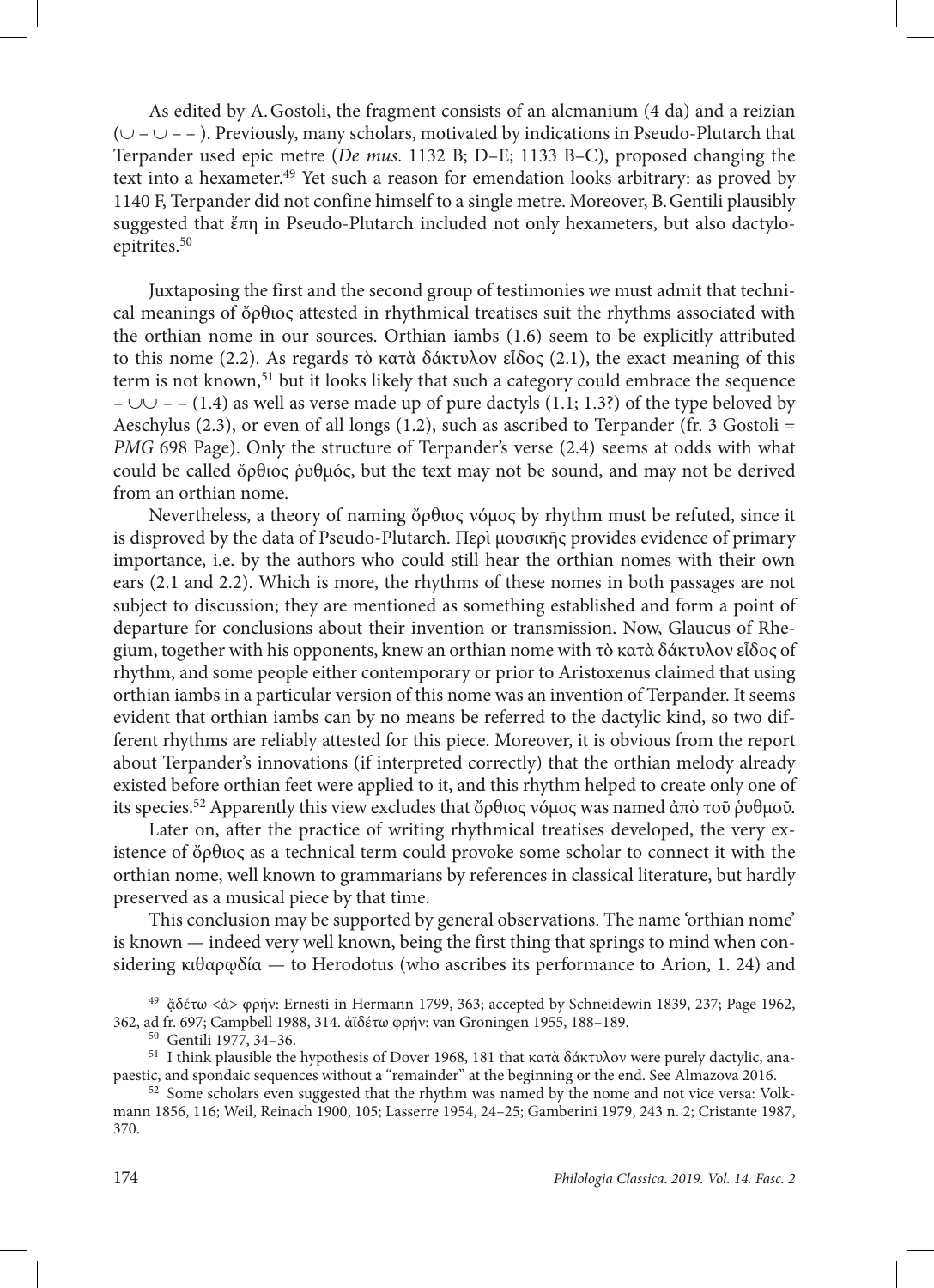Aristophanes (*Eq*. 1279; cf. *Eccl*. 741; *Ach*. 16). Therefore, it is not likely to be a scholarly invention based on analyzing the rhythm of existing pieces (in any case these pieces ought to have their own name even before such analysis). Commoners such as Dicaeopolis must have always had an understandable term for this nome, which would not require such complicated technical matters as counting syllables and χρόνοι πρῶτοι. I hope to demonstrate in a forthcoming article that evidence dating to the classical period does indeed confirm the existence of such an accepted alternative explanation.

## **References**

- Abert H. *Die Lehre von Ethos in der griechischen Musik. Ein Beitrag zur Musikästhetik des klassischen Altertums*, Sammlung musikwissenschaftlicher Arbeiten von deutschen Hochschulen 2. Leipzig, Breitkopf & Härtel, 1899.
- Almazova N. Daktylus und Enhoplios in Damons Rhythmuslehre. *Hyperboreus* 2016, 22 (1), 94–126.
- Almazova N. Orthios as a Quality of Sound, *Philologia Classica* 2020, 15 (1), forthcoming.
- Ballerio R. (transl., comm.) *Plutarco. La musica*. Milan, Biblioteca Universale Rizzoli, 2000.
- Barker A. *Greek Musical Writings*. I. *The Musician and his Art*. Cambridge, Cambridge University Press, 1984.
- Bergk Th. *Poetae lyrici Graeci.* III.Lipsiae, Teubner, 1914.
- Calvié L. Le fragment rythmique du P.Oxy. 9 + 2687 attribué à Aristoxène de Tarente. *RPh* 2014, 88 (1), 7–54.
- Campbell D.A. (ed.) *Greek Lyric* II, Loeb. Cambridge, Mass., Harvard University Press, 1988.
- Cristante L. (intr., transl., comm.) *Martiani Capellae de nuptiis Philologiae et Mercurii liber IX.*Padova, Antenore, 1987.
- Croiset A. *Histoire de la Littérature grecque. Tome second. Lyrisme Premiers prosateurs. Hérodote*. Paris, Fontemoing et C<sup>ie</sup>, <sup>3</sup>1914.
- Crusius O. Zur Nomosfrage. *Wochenschr. f. kl. Philol*. 1887, 45, 1380–1395.
- De Lacy P.H. (ed.) *Galenus. On the Doctrines of Hippocrates and Plato.* I.Corpus medicorum Graecorum 5. 4. 1. 2. Berlin, Akademie-Verlag, 1978.
- Del Grande C. *La metrica greca*: Estratto da: Enciclopedia Classica. Sezione II: Lingua e letteratura. Volume V: La lingua greca nei mezzi della sua espressione, a cura di Carlo Del Grande. Tomo II.Torino, Società editrice nazionale, 1960.
- Dover K.J. (ed.) *Aristophanes. Clouds.* Oxford, Clarendon Press, 1968.
- Gamberini L. (ed., comm.) *Plutarco Della musica.* Florence, Olschki, 1979.
- Gentili B. Preistoria e formazione dell'esametro. *QUCC* 1977, 26, 7–37.
- Gentili B. *Poetry and its Public in Ancient Greece: from Homer to the Fifth Century.* Transl., with an introd., by A.Th.Cole. Baltimore — London, Johns Hopkins Univ. Press, 1988.
- Grenfell B., Hunt A. *The Oxyrhynchus Papyri I.*London, Egypt Exploration Society, 1898.
- Golinkevich N. (tr.), *Athenaeus. The banquet of the wise*, IX–XV.Moscow, Nauka Publ., 2010. (In Russian)
- Gostoli A. *Terpander.* Roma, ed. dell'Ateneo, 1990.
- Graf E. Nomos orthios. *RhM* 1888, 43, 512–523.
- Hermann G. *Aristophanis Nubes cum scholiis recensuit et adnotationes Io. Aug. Ernestii suasque addidit G.H.*Lipsiae, Fritsch, 1799.
- Jan С. von. Die Metrik des Bacchius, *RhM* 1891, 46, 557–576.
- Kern O. (ed.) *Orphicorum fragmenta.* Berolini, Weidmann, 1922.
- Lasserre F. (ed.) *Plutarque. De la musique. Texte traduction commentaire précécés d'uneétude sur l'éducation musicale dans la Grèce antique*. Olten — Lausanne, Urs Graf, 1954.
- Luppe W. Zum Aristophanes-Kommentar P.Flor.112/ Nr. 63 Austin. *ZPE* 1978, 28, 161–164.
- Marchetti C.C. *Aristoxenus' Elements of Rhythm: Text, Translation, and Commentary with a Translation and Commentary on POXY 2687*. New Jersey, Diss. Rutgers. 2009.
- Mathiesen Th. J. (transl., intr., comm., notes). *Aristides Quintilianus On Music in Three Books*. New Haven London, Yale University Press, 1983.
- Meriani A. Tracce Aristosseniche nel *De musica* pseudoplutarcheo, in: id. *Sulla musica greca antica. Studi e ricerche* (Università degli Studi di Salerno. Quaderni del Dipartimento di Scienze dell'Antichità 28), Salerno, Guida Editore, 2003, 49–81.